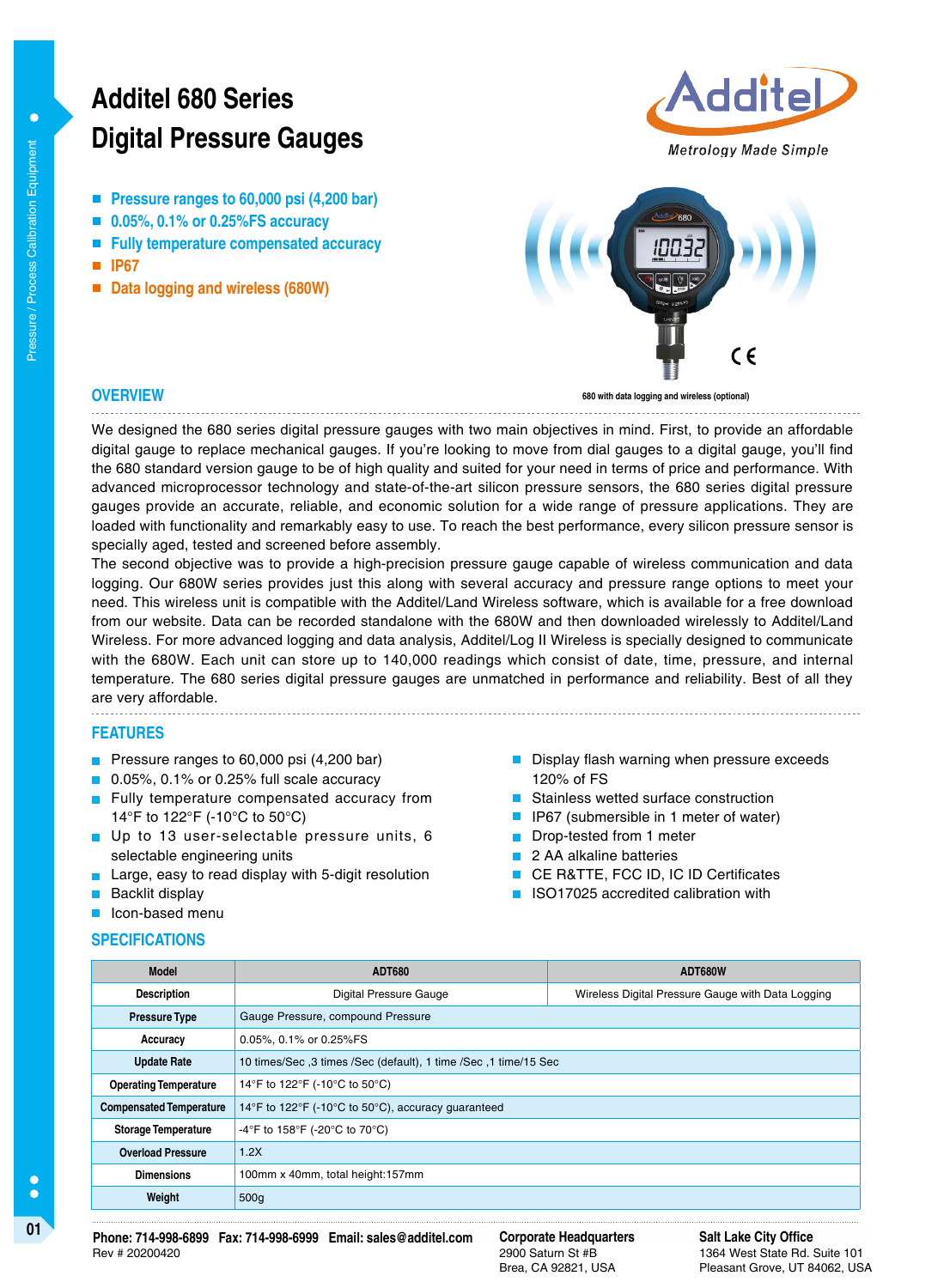

# Metrology Made Simple

| <b>Model</b>                                    | <b>ADT680</b>                                                                                                                                                                                                                                                                                               | ADT680W                                                                                                       |  |
|-------------------------------------------------|-------------------------------------------------------------------------------------------------------------------------------------------------------------------------------------------------------------------------------------------------------------------------------------------------------------|---------------------------------------------------------------------------------------------------------------|--|
| <b>Wireless Communication</b><br>(ADT680W only) | N/A                                                                                                                                                                                                                                                                                                         | Wireless Frequency: 2.4G ISM Bands, 20 meter range                                                            |  |
|                                                 |                                                                                                                                                                                                                                                                                                             | Number of wireless Channels: Chanel 1-15                                                                      |  |
|                                                 |                                                                                                                                                                                                                                                                                                             | Software: Wireless network demo software included read<br>upto 20 gauges.                                     |  |
|                                                 |                                                                                                                                                                                                                                                                                                             | Storage Capacity: 140,000 readings (time, pressure, and<br>temperature)                                       |  |
| Data Logging                                    | N/A                                                                                                                                                                                                                                                                                                         | Storage Interval: Adjustable from 1-9999 Sec                                                                  |  |
| (ADT680W only)                                  |                                                                                                                                                                                                                                                                                                             | Single-button-press data logging enabled                                                                      |  |
|                                                 |                                                                                                                                                                                                                                                                                                             | Key Lockout: When the gauge is in auto-storing mode, the<br>front panel buttons will be automatically locked. |  |
| <b>Filtering</b>                                | Averaging (3 to 10 samples) or low-pass first-order filter.                                                                                                                                                                                                                                                 |                                                                                                               |  |
| Max/Min data capture                            | Saves Max and Min data during pressure measurement.                                                                                                                                                                                                                                                         |                                                                                                               |  |
| <b>Pressure units</b>                           | Pa, kPa, MPa, bar, mba, psi, kgf/cm <sup>2</sup> , mmH <sub>2</sub> O, mmHg, inH <sub>2</sub> O, inHg, ozf/in, %, °C, °F<br>Engineering units: inH <sub>2</sub> O(20°C), inH <sub>2</sub> O(60°F), mmH <sub>2</sub> O(20°C), mmH <sub>2</sub> O(15°C), ftH <sub>2</sub> O(60°F), or ftH <sub>2</sub> O(4°C) |                                                                                                               |  |
|                                                 | LCD Specification: FSTN-LCD, Visual scope 36x61mm                                                                                                                                                                                                                                                           |                                                                                                               |  |
|                                                 | Full 5 digits, 15.2mm High                                                                                                                                                                                                                                                                                  |                                                                                                               |  |
| <b>Display</b>                                  | 7 segment analog bar graph scaled from 0-100% of FS                                                                                                                                                                                                                                                         |                                                                                                               |  |
|                                                 | Backlight: White                                                                                                                                                                                                                                                                                            |                                                                                                               |  |
|                                                 | Backlight Duration: Not auto off, 15, 30, 45, 60 seconds optional                                                                                                                                                                                                                                           |                                                                                                               |  |
| Auto off                                        | Disabled, 15, 30, 45, 60, 90, or 120 Minutes                                                                                                                                                                                                                                                                |                                                                                                               |  |
|                                                 | Certificates: CE R&TTE, FCC ID, IC ID                                                                                                                                                                                                                                                                       |                                                                                                               |  |
| Compliance                                      | Protection Level: IP67                                                                                                                                                                                                                                                                                      |                                                                                                               |  |
|                                                 | Vibration: 5g(20-2000Hz)                                                                                                                                                                                                                                                                                    |                                                                                                               |  |
|                                                 | Shock resistance: 100g/11ms                                                                                                                                                                                                                                                                                 |                                                                                                               |  |
|                                                 | $\leq$ 15,000 PSI: 1/4NPT male, 1/2NPT male, 1/4BSP male, 1/2BSP male, M20 $\times$ 1.5 male                                                                                                                                                                                                                |                                                                                                               |  |
|                                                 | >15,000 PSI: 1/4HP female or 1/4HP male                                                                                                                                                                                                                                                                     |                                                                                                               |  |
| <b>Pressure Port</b>                            | *1/4HP female: Autoclave F-250-C, 9/16" - 18 UNF-2B<br>*1/4HP male: Autoclave M-250-C, 9/16" - 18 UNF-2A                                                                                                                                                                                                    |                                                                                                               |  |
|                                                 | Other connections available per request.                                                                                                                                                                                                                                                                    |                                                                                                               |  |
| <b>Overpressure Alarm</b>                       | Display will flash over 120%FS                                                                                                                                                                                                                                                                              |                                                                                                               |  |
| <b>Battery voltage Indicator</b>                | Displays the battery life remaining. When the battery voltage is too low, the gauge will power-off automatically.                                                                                                                                                                                           |                                                                                                               |  |
| <b>Battery Life</b>                             | 1500 hours (10 readings/sec), 3000 hours (3 readings/sec), 6000 hours (1 readings/sec), 12000 hours (1 readings/15 s)<br>(100 hours when wireless communcation is on)                                                                                                                                       |                                                                                                               |  |
| <b>Overpressure Record</b>                      | Gauge will record max pressure data when the gauge is over pressured by 120% of FS.                                                                                                                                                                                                                         |                                                                                                               |  |
| Leakage test                                    | In leak test mode, the gauge will record beginning pressure, ending pressure, and show the difference $\Delta P$ .                                                                                                                                                                                          |                                                                                                               |  |
| <b>Factory Reset</b>                            | Resets all settings back to factory default, except the calibration parameters.                                                                                                                                                                                                                             |                                                                                                               |  |
| Warranty                                        | 1 year                                                                                                                                                                                                                                                                                                      |                                                                                                               |  |
|                                                 |                                                                                                                                                                                                                                                                                                             |                                                                                                               |  |

# **PRESSURE RANGE**

| <b>Compound Pressure</b> |                        |                                                       |                 |               |                       |
|--------------------------|------------------------|-------------------------------------------------------|-----------------|---------------|-----------------------|
| P/N                      |                        | <b>Pressure Range</b><br>Accuracy(FS%) <sup>[2]</sup> |                 | $Media^{[3]}$ | <b>Burst Pressure</b> |
|                          | $(psi)$ <sup>[1]</sup> | (bar)                                                 |                 |               |                       |
| CP <sub>15</sub>         | ±15                    | ±1                                                    | 0.05(0.1, 0.25) | G,L           | $3\times$             |
| CP30                     | $-15$ to 30            | $-1$ to 2                                             | 0.05(0.1, 0.25) | G,L           | 3x                    |

[1] Sealed gauge pressure for above 1,000 psi.

[2] FS specification applies to the span of the range.

[3] G=Gas, L=Liquid

 $\bullet$ 

 $\bullet$ 

**02 Corporate Corporate Headquarters**<br> **Phone: 714-998-6899 Fax: 714-998-6999 Email: sales@additel.com** Corporate Headquarters Rev # 20200420

2900 Saturn St #B Brea, CA 92821, USA